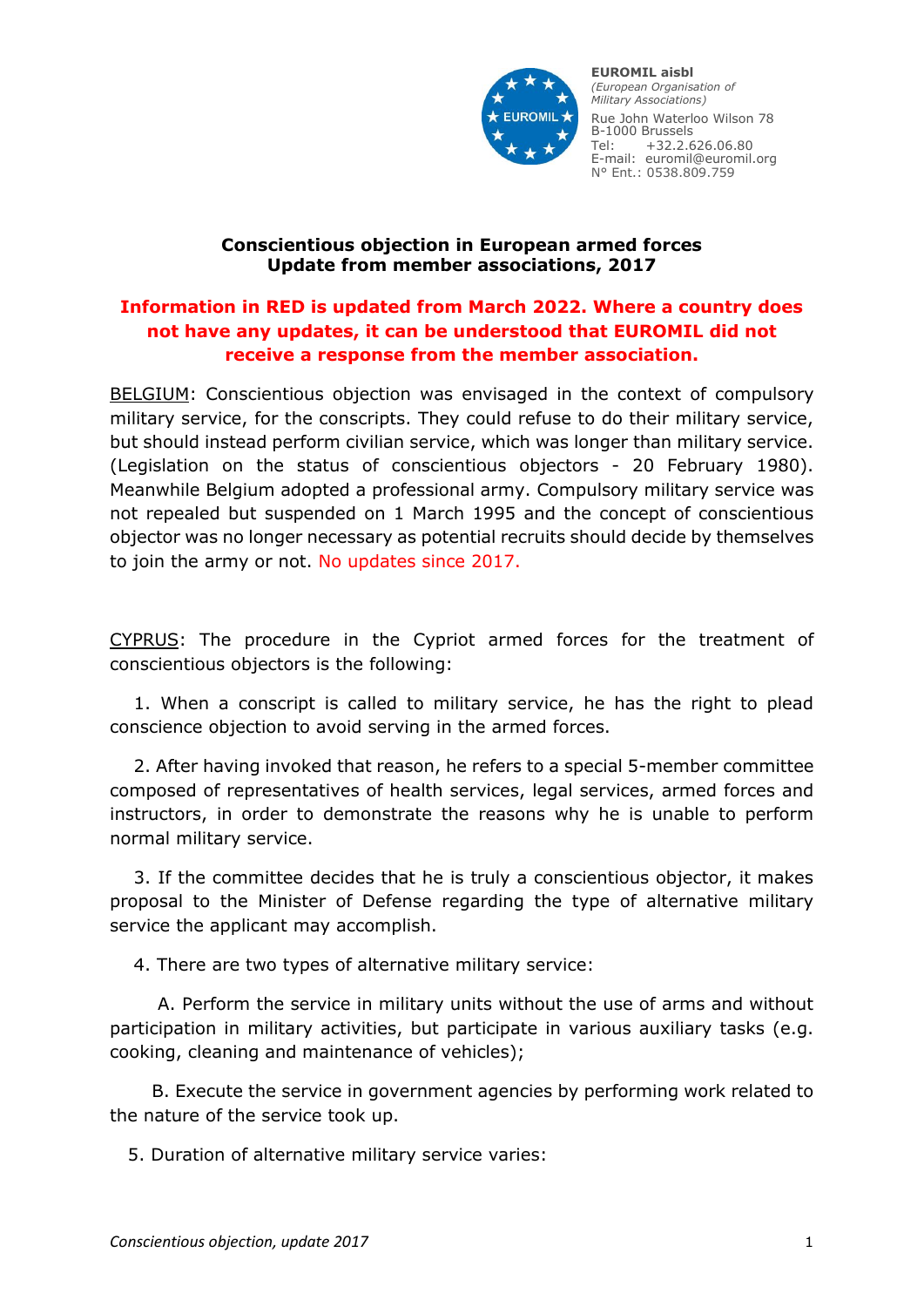

 A. Within military installations, alternative service lasts 3-5 months more than regular service.

 B. In government agencies, alternative service lasts 7-9 months more than regular service.

DENMARK: Denmark still maintains conscription. The right to conscientious objection is recognised for conscripts but not for professional soldiers.

The right to conscientious objection has been legally recognised since 1917. Its present legal basis is laid down in the 2006 National Service Law and the 2006 Civil Service Act (Militærnægterloven, 226/2006)5. Art. 1 of the Civil Service Act states: "Conscripts for whom military service in any form is judged, from available information, to be incompatible with the dictates of their conscience, may (...) be exempted from military service on condition that they are engaged in other national work, which is not, however, serving any military purpose."

Professional soldiers have the right to resign from their service – but male professional soldiers will still in accordance with the laws be obliged to the duties as conscripts. They must apply to be registered as conscientious objector if they want to be released for their (theoretical) obligations as conscripts. It is also mentioned that professional soldiers might repay expenses of training, if they want to resign prematurely. This is only relevant for specific educations like pilot.

GERMANY: The right to conscientious objection is foreseen in Article 4 (3) of the Constitutional Law. It is a constitutional right, but it is regulated in detail in § 55 and 75 of the Soldiers Act (Soldiers propose to be conscientious objectors). In 2011, compulsory military service, which existed since 1956, was suspended but not abolished. From 1956 to 2011 it was the legal duty of male Germans to perform military service in the armed forces. Today it is limited to cases of tension or national defence. After suspending compulsory military service in 2011, there was a decrease of cases of conscientious objection in Germany but volunteers and professionals can still be conscientious objectors. For example, there are conscientious objectors in the medical care service. Every year, more than half of the 30 to 40 conscientious objectors are medical officers (which leads to a gap in the medical care service, therefore the internal number of study places can increase to compensate it). No updates since 2017.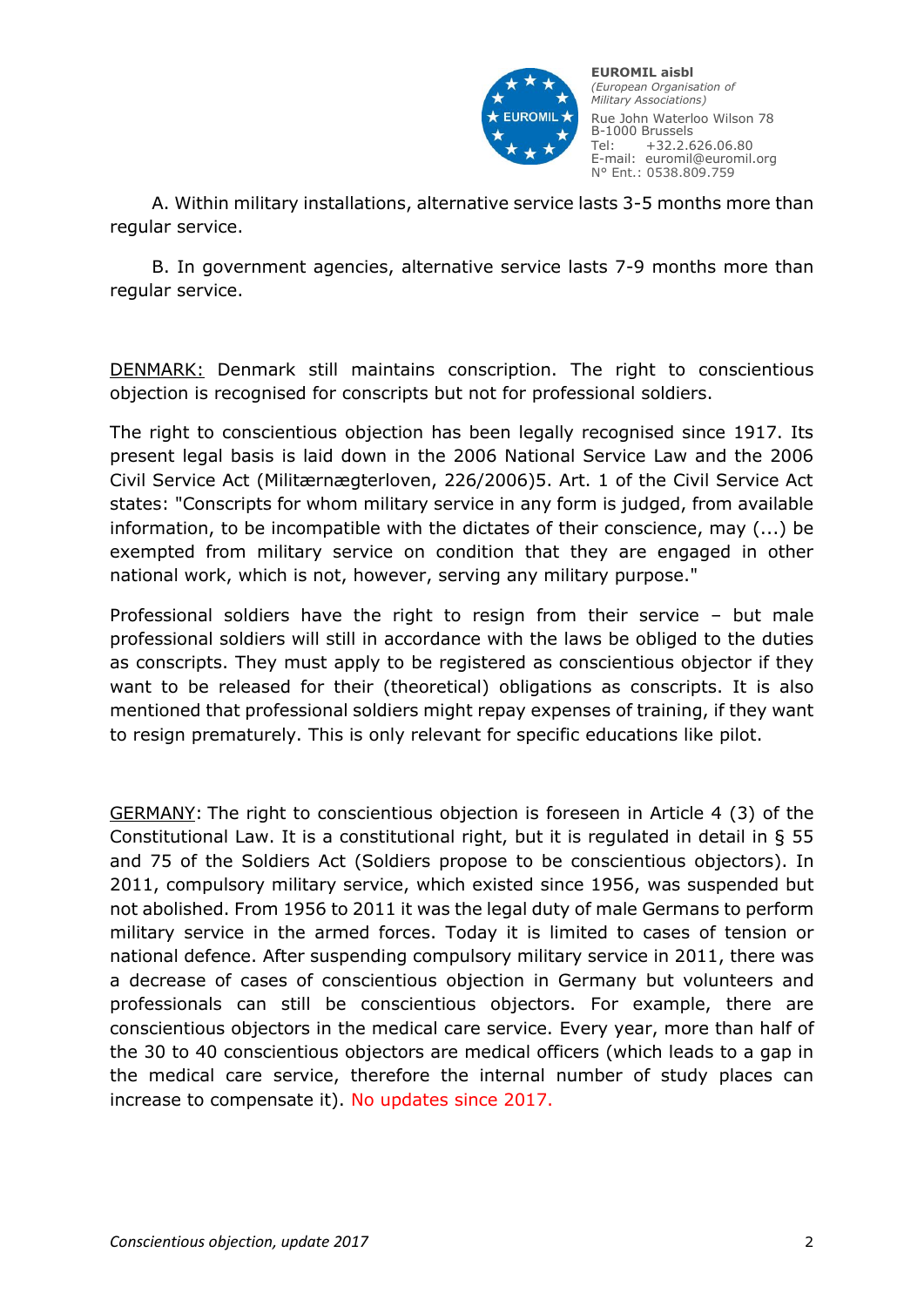

GREECE: Greece maintains conscription. The right to conscientious objection is recognized for conscripts.

The procedure in the Greek armed forces for the treatment of conscientious objectors is the following:

When a conscript is called to military service, he has the right to plead conscience objection to avoid serving in the armed forces.

After having invoked that reason, he refers to a special committee in order to demonstrate the reasons why he is unable to perform normal military service.

• If the committee decides that he is truly a conscientious objector, it makes proposal to the Minister of Defense.

The Minister of Defense decides whether or not to accept the requests, following the opinion of the Special Committee.

Those who are recognized as conscientious objectors are required to fulfill an alternative service to public sector.

## DURATION

The Alternative Service is increased by 2 to 3 months in relation to the normal service and in particular:

a. Fifteen (15) months

b. Twelve (12) months

c. Nine (9) months

d. Five (5) months

Furthermore, according to the latest law (4609/2019) the clause 22 and 23

• Provide that the age after which a conscientious objector is eligible to buy off the greatest part of the civilian service is 33 years in order to be equal with that concerning those serving in the armed forces. Also provides that the minimum number of days which a conscientious objector is required to serve before being eligible to buy off the rest of its civilian service is 20 days.

• Provide that the 5-membered Special Committee which examines the applications for CO status and submits recommendations to the Minister, will have a new composition which will include only one military officer.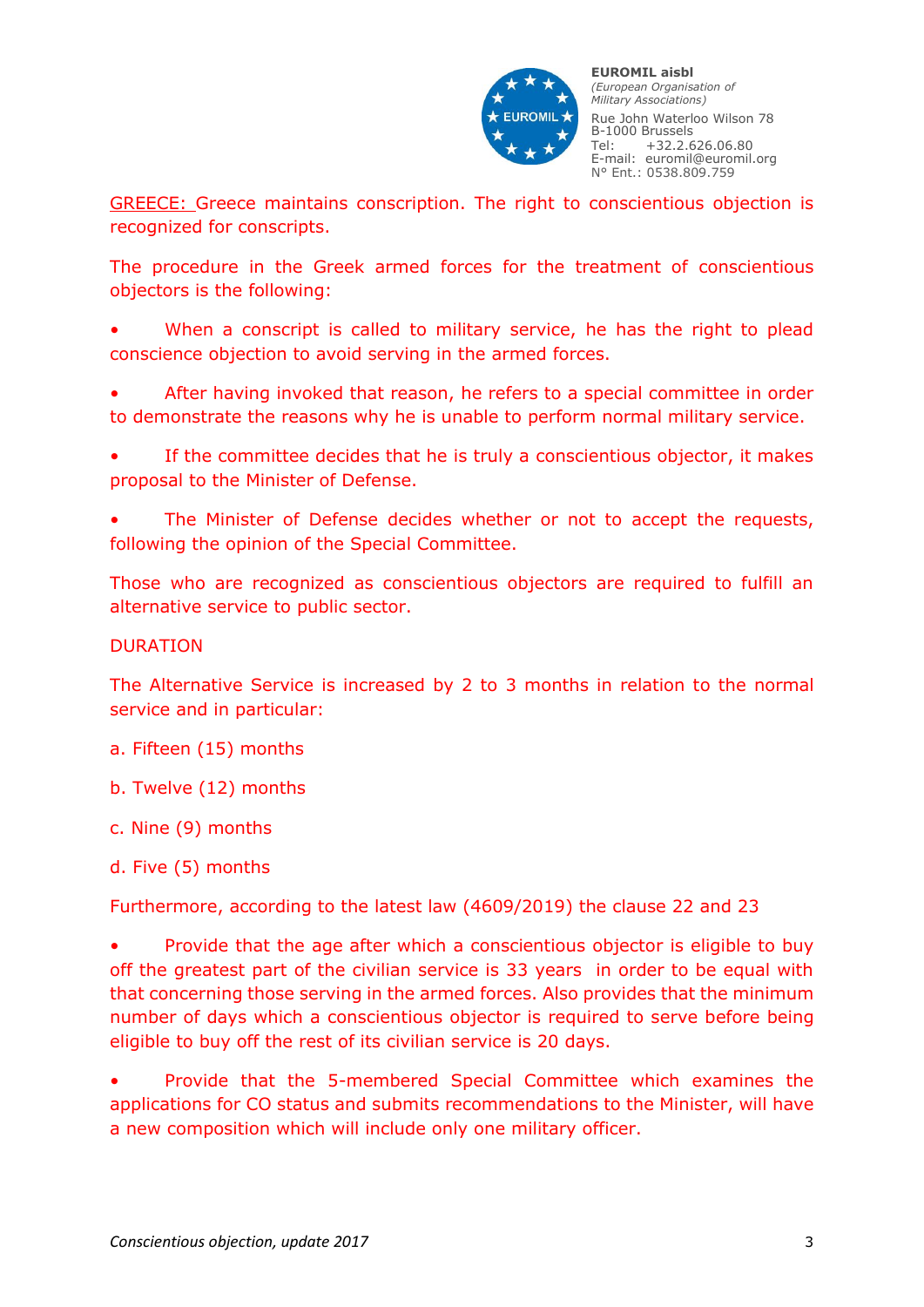

• Grant a discretionary power to the Minister of National Defence to reduce the length of the civilian service down to 12 months in order to bring it closer to the length of military service which is 9 months for the vast majority of conscripts.

• Provide that the expenses for transportation of COs fall on the state.

• Abolish the capability of the Minister of National Defence to suspend the provisions about conscientious objectors during wartime.

As you probably remember in Greece, there are no provisions in national legislation recognizing the right to conscientious objection for professional military personnel.

HUNGARY: In 2004, the conscription system, which has been a tradition for over 135 years, was suspended in peacetime. The Hungarian Defence Forces adopted a voluntary system, with professional and contractual military personnel. Conscientious objection to military service is thus not applicable in present times.

Between 1990 and 2004, the compulsory military service could be replaced by alternative (weaponless or civilian) service if a man who was liable to conscription had conscientious objection to military service. But the duration of these types of service were always longer than the duration of compulsory military service.

ITALY: There are no conscientious objectors in Italy because the country adopted a professional army few years ago. Therefore, only professional volunteers make part of the Italian armed forces. No updates since 2017.

IRELAND: The regulations to provide for discharge on grounds of conscientious objection should be amended. To date there has been no amendment of defence forces regulations; specifically, DFR A.10, which governs attestation, promotion and discharge of personnel from the defence forces.

Provision does exist for personnel within the Irish defence forces to discharge themselves by way of purchase, and once discharge is sought on this basis, and payment made, personnel are supposed (in accordance with regulation) to be discharged with all convenient speed. Nevertheless, no regulatory provision exists for discharge on grounds of conscientious objection specifically. The difficulty with the foregoing provision could be seen as twofold - firstly is it appropriate for someone to be required to purchase their exit from the armed forces where they are discharging on grounds of conscience? Secondly, what if the person seeking discharge does not possess the funds to discharge, yet, nevertheless they object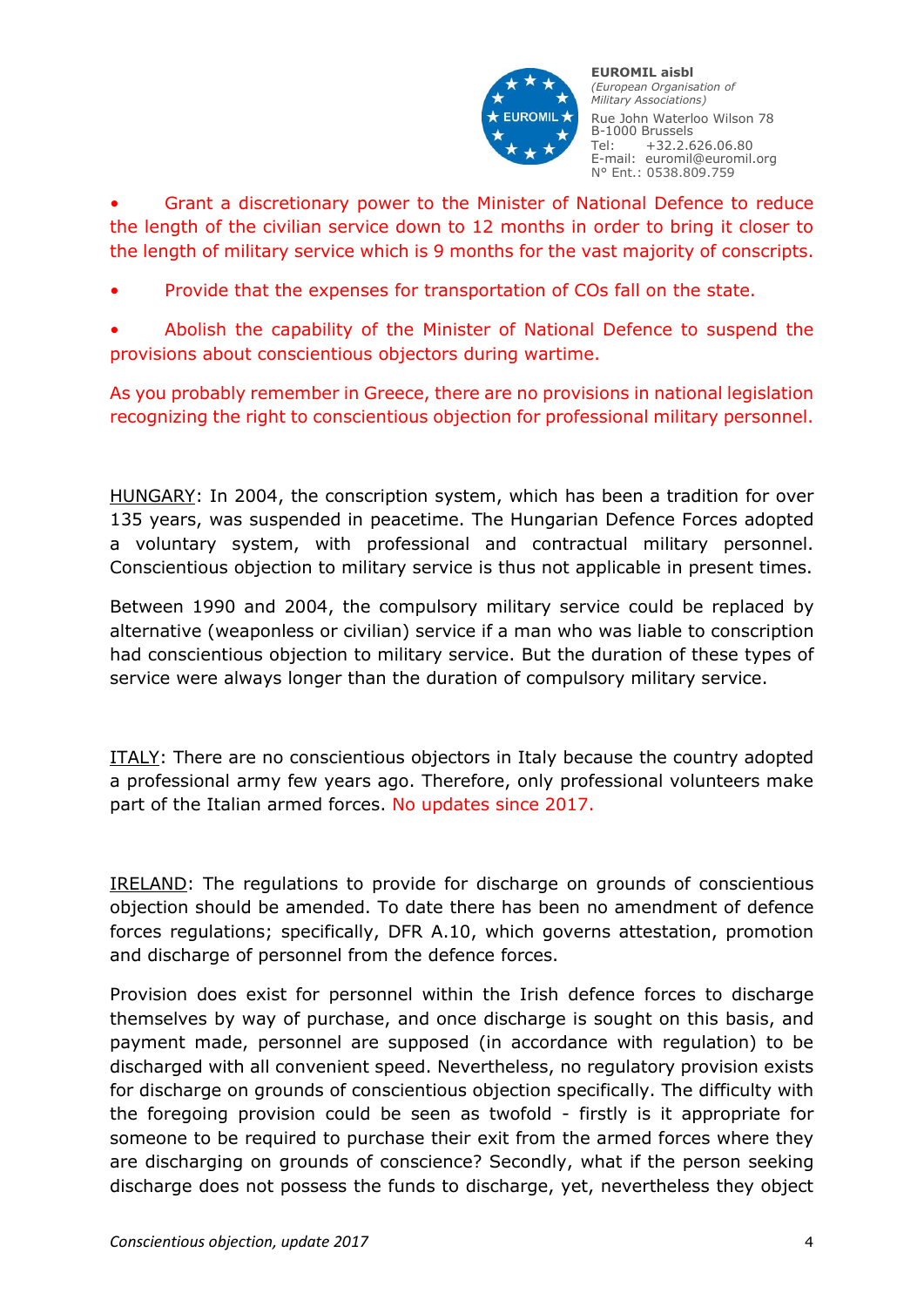

to service on grounds of conscience? Lastly, there is no provision within defence forces regulations for anyone who objects to service on grounds of conscience to be corralled, or excluded from combat service i.e placed on administrative duties pending determination of claim for release.

MONTENEGRO: Article 166 of the Law on Armed Forces of Montenegro stipulates the following:

"Conscientious objection shall be allowed to persons who, due to their religious or other beliefs, are not ready to perform military duties that include use of weapons."

Nothing else is stipulated within the law concerning ''conscientious objection''. It does not clearly indicate what ''conscientious objection'' implies, or what are the rights and obligations of the above-mentioned persons.

POLAND: In Poland, compulsory military service and military training for university graduates was suspended on 1 January 2010, but may be restored by the Minister of Defence at any time for specific cases (e.g. natural disaster).

A person subjected to military service or military training, who, due to religious or moral reasons, has objections to military service, can apply to a respective authority for sending him to alternative military service. Undergoing the alternative military service is treated as a holding of military service or military training and concludes the matter.

PORTUGAL: At the time being, the concept of conscientious objector does not apply in Portugal.

It was important in the past, before the end of compulsory military service, for the conscripts. They could refuse to do their military service, but should instead perform civilian service, which was longer than military service. (Legislation of conscientious objectors –on 12 May 1992).

Since September 2004, compulsory military service was suspended, and the concept of conscientious objector was no longer necessary as potential recruits could decide by themselves to join the army or not. Afterwards, every 18 years old male (and female after 2010) should attend a military recruitment "seminar" in order to enlist voluntarily or carry out its militar censos.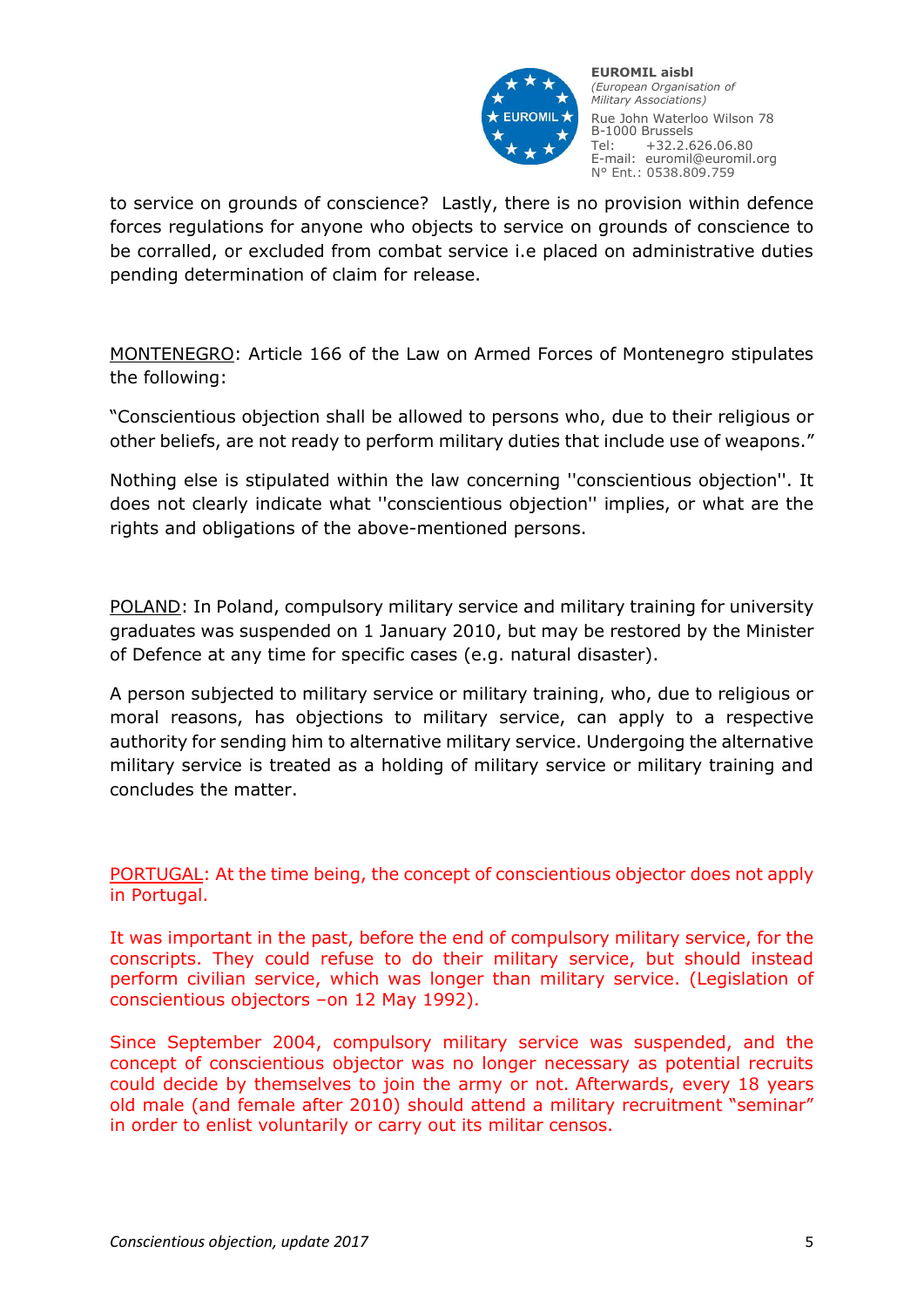

SERBIA: In the Republic of Serbia, Article 45 of the Constitution regulates the issue of conscientious objection. This provision is applied to the introduction of the professional military service. At the time being, there are no problems in this regard in Serbia.

SLOVAKIA: Conscientious objector was a concept envisaged in the context of compulsory military service. Ex lege compulsory military service was terminated by act. No 365/2005 on state service of professional soldiers which replaced prior act No 370/1998 on military service. Act No 365/2005 came to effect on 1 September 2005 and since that time character of military service have changed from compulsory military service to full voluntary professional military service. Until 1 September 2005 conscripts could refuse to do their military service, but instead of it they had to perform civilian service, which was half term of military service longer than military service. Enacting full professional military service concept of conscientious objector was no longer necessary as potential recruits can decide by themselves to join the army or not.

SPAIN: At the time being, the concept of conscientious objector does not apply to Spanish soldiers since compulsory military service ended on 31 December 2001.

The concerning regulations are:

-Law 17/1999 (18 May) on the Armed Forces Personnel Rules, which in its 13<sup>th</sup> Additional Provision established that on 31 December 2002 compulsory military service would be suspended.

-Royal Decree 247/2001 (9 March) established that the suspension of compulsory military service would be anticipated to 31 December 2001.

SWEDEN: There are no conscientious objectors in Sweden because the country adopted a professional army few years ago. Therefore, only professional volunteers make part of the Swedish Armed Forces. In one or two years, Sweden will go towards a mixed system of volunteers and conscripts in the armed forces so it might probably become a problem for Sweden.

Sweden have a mixed system of volunteers and conscripts in the armed forces and have a gender neutral compulsory military service. All citizens must to tests when they turn 18 years old, but not everyone is required to do compulsory military service.